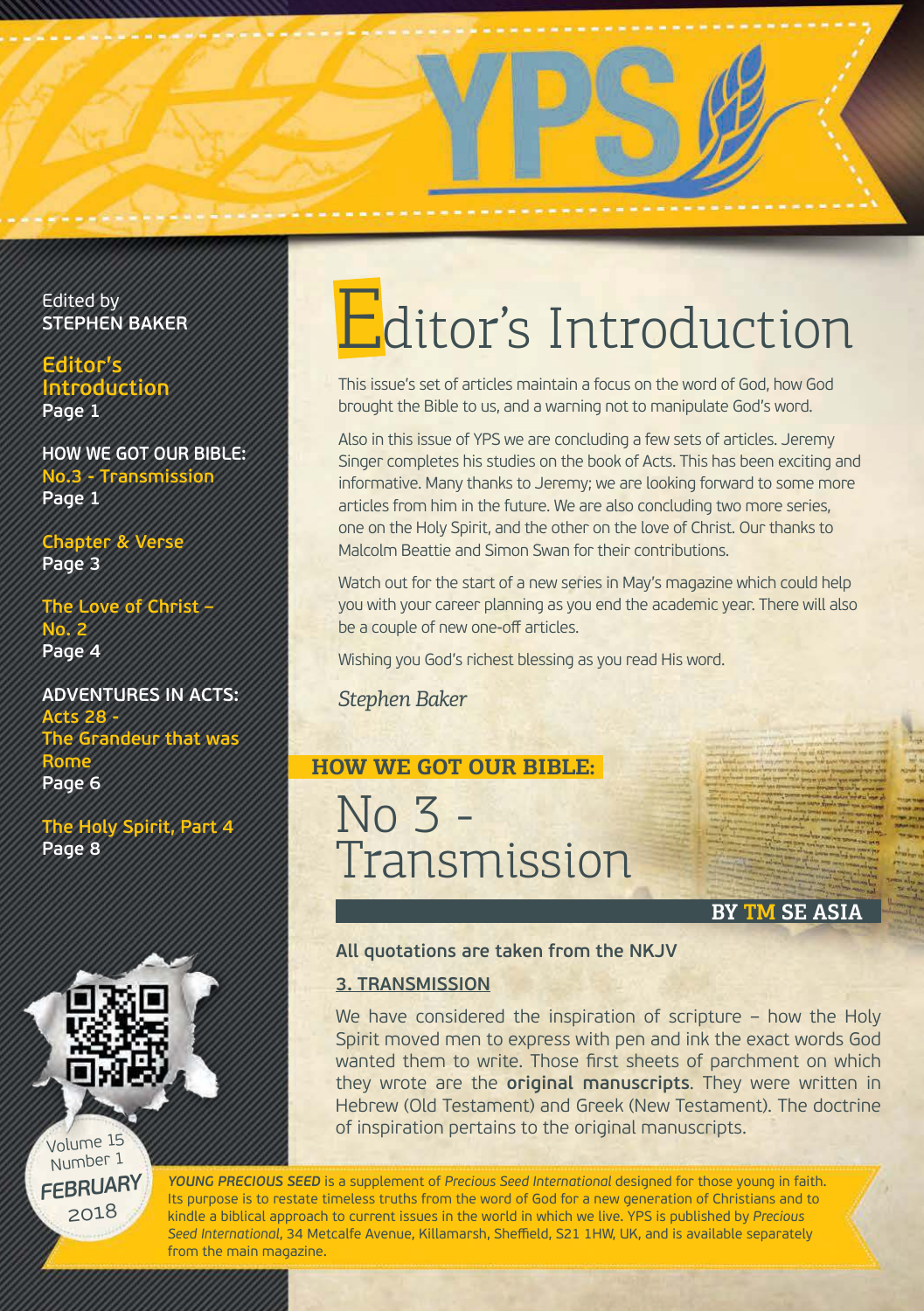Today, however, we do not possess the original manuscripts. They have all been lost, or decayed with age. What we do have are ancient copies of the scriptures based on the originals, copies of the copies, and so on. Bible translators use these early manuscripts as the basis for modern translations.

To see how the early manuscripts were copied and circulated, we will take an example from Paul's letter to the Colossians.

**'Now when this epistle is read among you, see that it is read also in the church of the Laodiceans, and that you likewise read the epistle from Laodicea', Col. 4. 16.**

Paul generally dictated his letters to an amanuensis, in this case probably Tychicus, who was also the courier, 4. 7, 8. At the end of the letter, the apostle would sign his name, perhaps adding a personal greeting to authenticate the correspondence as his own.

When Tychicus carried this letter from Rome to Colossae, he also delivered a second letter – one to the church at Laodicea. Some scholars think this second letter has since been lost; others believe it is the Epistle we now call Ephesians.

The Colossians received the original manuscript of Colossians, and doubtless treasured it. But Paul had instructed them to see that the Laodiceans also got to read it. We are not told what the Colossians did with the original, but let us suppose that they wrote a copy and sent the copy to Laodicea. There would now be two copies of Colossians – the inspired original bearing Paul's signature, and a first-generation copy.

It is possible that in copying Paul's original the scribe made an error. Perhaps he made a spelling mistake, missed a word out, or got two words in the wrong order. We don't know, but it's possible.

If the Laodiceans decided to reproduce **their** copy, say for the believers in Thyatira, they might duplicate any inaccuracies it contained, and perhaps introduce new mistakes of their own. Again, this is conjecture, but we know that over the years, as multiple copies of Colossians were produced, and copies of copies, small scribal errors began to slip in.

Over time, Christians realized that there were little differences between the various copies of Colossians in circulation, but by then the original manuscript had been lost, and there was no way to check the copies against the original. By the 2nd and 3rd centuries there were hundreds of copies of Colossians in existence, many containing minor variations. Some of these copies have survived to this day, and we can compare the differences.

It is most important to understand that these differences **are all very minor**. Most are variations in spelling or word order. For example, in Colossians chapter 1 verse 1, some early manuscripts read, 'Jesus Christ', and some say, 'Christ Jesus'.

Did Paul write 'Jesus Christ' or 'Christ Jesus'? We don't really know.

Does it matter? Yes and no!

It matters because Paul was always careful with his words. He sometimes wrote 'Jesus Christ' to emphasize His humanity, sometimes 'Christ Jesus' to emphasize His deity.

But in another sense it doesn't matter, since Jesus Christ and Christ Jesus is the same person. The meaning is the same. Even though we are not sure of Paul's exact word order. we are sure what he meant. There are about twenty-two discrepancies between manuscripts of Colossians chapter 1, and they are all small ones like this.

The same principle is true throughout the Bible. Though there are numerous variations in ancient manuscripts, almost all of them are tiny, and do not change the meaning, or affect doctrine.

Furthermore, because there are so many manuscripts available, we can compare them to make an educated guess at what the original said. This process is known as **textual criticism**.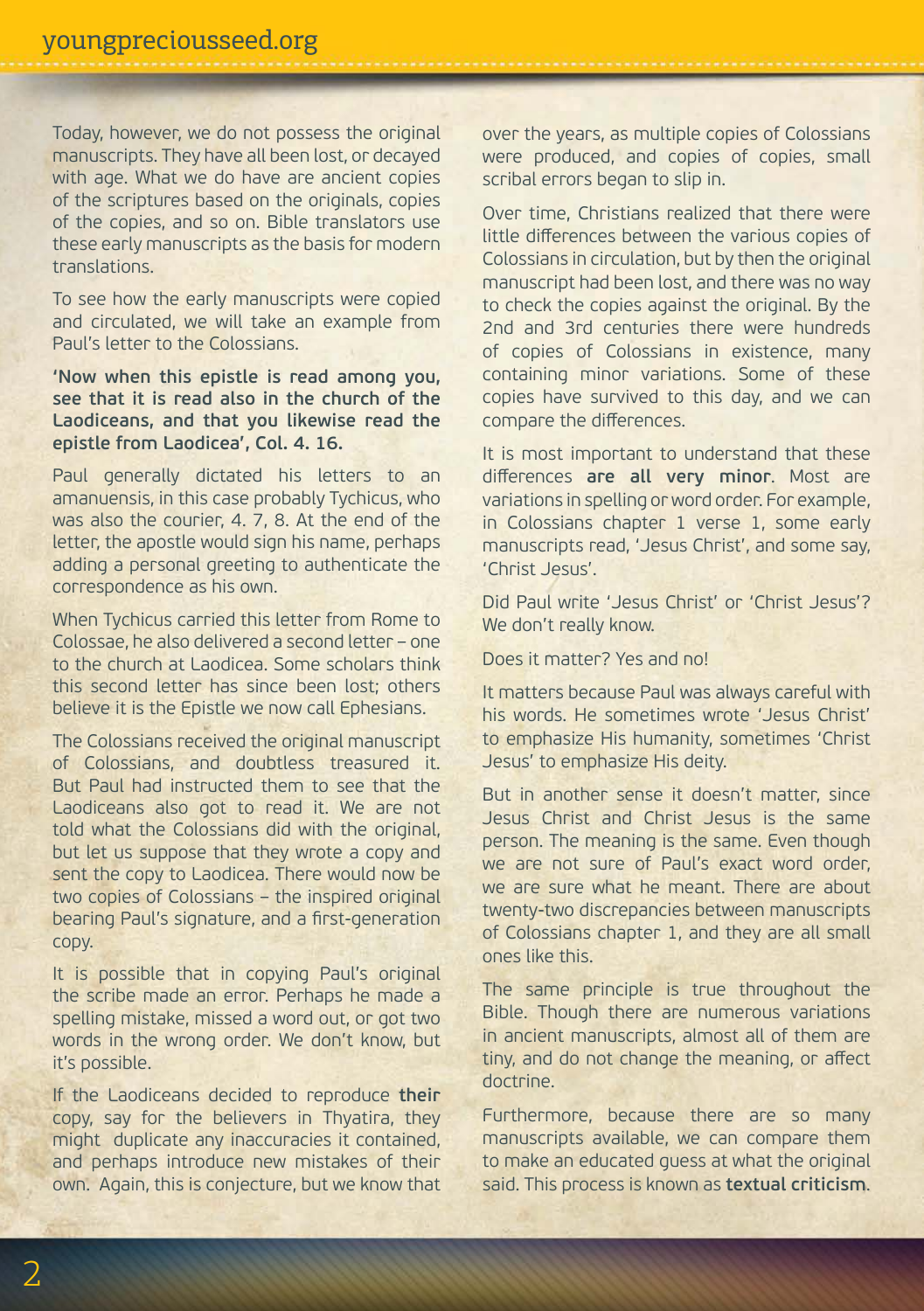## Chapter & Verse

### **BY TM SE ASIA**

### **All quotations are taken from the NKJV**

### **4. TWISTING GOD'S WORDS**

The *Chapter and Verse* series is designed to help believers who are keen to study God's word for themselves, by using the keys to interpretation which the Bible itself supplies. Articles discuss principles to apply, and pitfalls to avoid in the study of the scriptures. They will be of especial interest to those with a desire to teach the word of God.

### **'Which untaught and unstable people twist to their own destruction, as they do also the rest of the Scriptures', 2 Pet. 3. 16**

Even when Paul was still alive, people twisted his writings to support their false doctrines. Peter warns his readers not to be led astray by such people. One key to not being fooled is what Peter says in verse 17, 'since you know this beforehand'. We need to understand the tactics of those who distort God's word. Like a stage magician who uses sleight of hand, at first these people appear convincing, but once you are 'in on the trick' the magic loses its appeal.

## WHAT DOES IT SAY?

The oldest trick in the book is the deliberate misquote. Satan attempted this against Eve, implying that she was forbidden to eat from **any** tree. Although Eve did not fall for this, she was distracted enough to misremember God's words herself, Gen. 3. 3. When you hear a verse quoted look up the reference to verify the quotation is accurate.

Be alert for teachers who constantly switch between multiple translations. They are scratching around for a form of words which best lends itself to their viewpoint.

## WHAT DOES IT MEAN?

In 2 Peter chapter 3 verse 16, Peter acknowledged

that some things which Paul wrote are **hard** to understand, but he did not say they were **impossible**  to understand. False teachers zoom in on the more difficult verses, confident we won't be able to argue with their explanation if we don't already know the meaning. We can defend ourselves in two ways:

First, we must diligently study passages that are easy to understand. Then, if someone uses a difficult-to-understand verse to contradict an easyto-understand one, we will spot it.

Second, as we mature in Bible study, we can dig deeper into the difficult passages to discover what they actually mean.

Beware when someone implies that a verse does not mean what it very plainly appears to say. Even well-meaning Bible teachers can be biased by their presuppositions. Desiring to make a verse fit with their theology, they propose an explanation which actually contradicts the most obvious meaning of the text.

### WHAT SHOULD I DO?

### **Direct application**

Sometimes a scripture may be directly applicable to us. This is especially so in the Epistles. Although our physical circumstances may be quite different from the original recipients of, say, Galatians or Ephesians, spiritually we occupy the same ground. We should read it and do what it says.

### **Indirect application (application of principle)**

In other cases, a scripture may only be indirectly applicable. For example, in Matthew chapter 5 verses 23 and 24, the Lord Jesus gave instruction regarding temple worship. Since we do not sacrifice animals on an altar, we cannot apply these words directly. The disciples were then under the law. Spiritually, we are not on the same ground as they were. Nevertheless, there is a principle which we can learn regarding the attitude in which God wants us to worship Him today.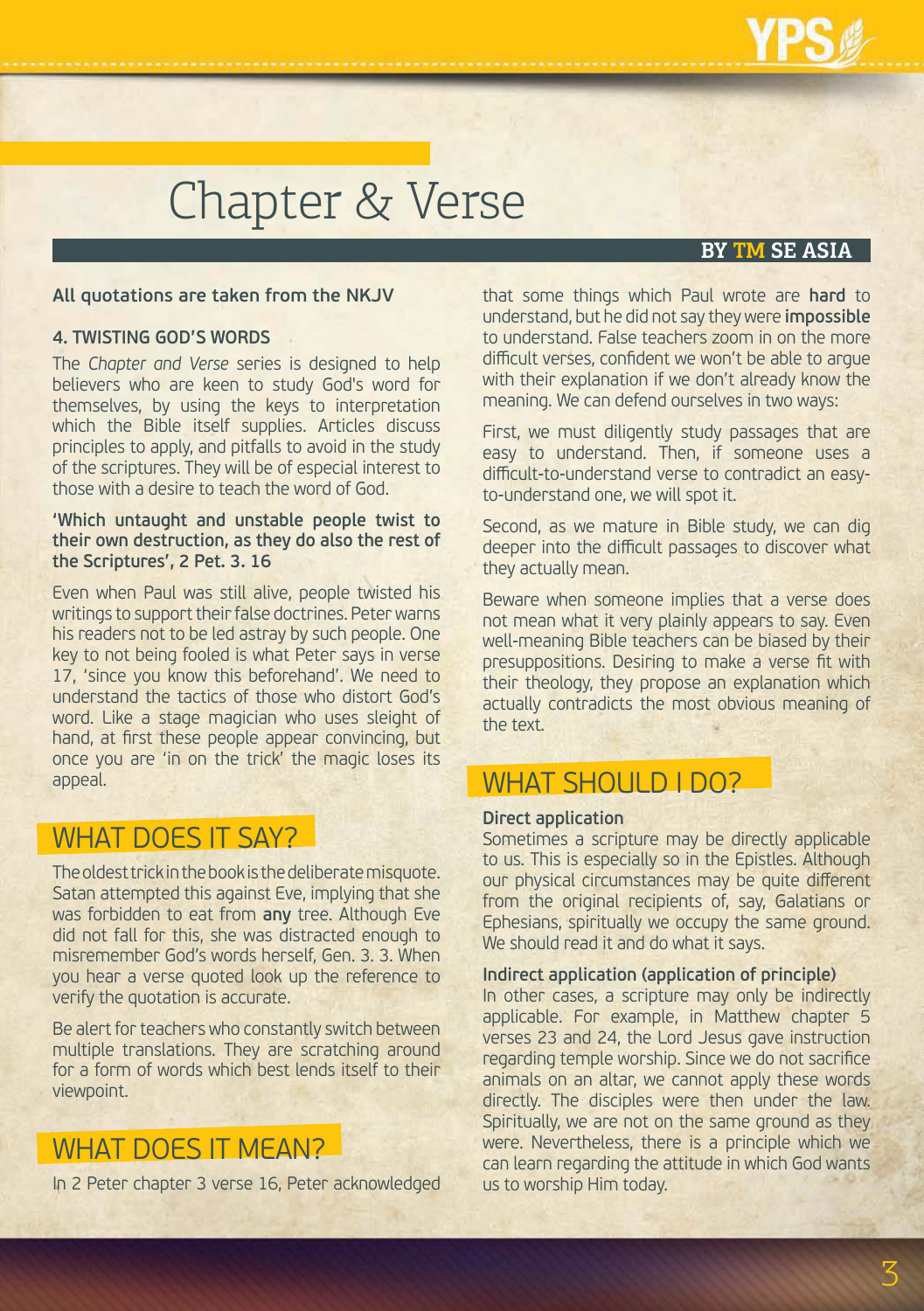### **Contrasting application**

Sometimes, however, we may not be able to apply a scripture directly or indirectly, because later revelation has superseded what was written earlier. Application for us may be by way of contrast. An example is David's prayer in Psalm chapter 51 verse 11, 'do not take Your Holy Spirit from me'. We cannot pray this prayer, because the Lord Jesus and Paul taught that the Spirit will never leave New Testament believers, John 14. 16; Rom. 8. 9. Here, correct application would be to thank God that, despite our frequent failures, He has promised to remain with us.

How do we know when to apply directly, when to apply the principle only, and when to apply the opposite of what is stated? Generally speaking, we should start from Paul's Epistles and work outwards. When the Gospels or Old Testament agree with Paul, we can apply them directly too. If they don't, rather than trying to squeeze them to fit, we may need to recognize that they were written to people on different spiritual ground to ourselves, and apply accordingly.

False teachers ignore the plain teaching of Paul, and try to get us to apply scripture, especially law, that was never meant for us.



## The Love of Christ – No. 2

### **BY SIMON SWAN NORTHAMPTON**

As I explained in the introduction to the first article, it is impossible to discuss a subject as vast as 'The Love of Christ' without writing a series of books, let alone a small article. What it may do, however, is fuel a desire that should be within all believers, to learn more of our Saviour. We shall now continue to look at some more verses which highlight this wonderful truth.

### **'For the love of Christ constraineth us; because we thus judge, that if one died for all, then were all dead', 2 Cor. 5. 14**

In the Second Epistle to the Corinthians Paul is defending himself and his preaching of the gospel. His apostolic authority was being questioned by some, and warnings were given to those who did not accept it. In the early chapters, Paul had to defend his sincerity and his handling of God's word. Yet we know that his motives were genuine, 'for out of much affliction and anguish of heart I wrote unto you with many tears; not that ye should be grieved, but that ye might know the love which I have more abundantly unto you', 2 Cor. 2. 4.

In John HEADING's<sup>1</sup> commentary on First and Second Corinthians he describes chapter 5 verses 12 to 17 as the 'motivation of the minister in his service'. In verse 12 Paul describes how some were glorying in their outward appearance and not in heart. Their motivation for service was misplaced. On the other hand, Paul's zeal for God was evident, and is apparent in verse 13, as he describes himself as a fanatic. His deep-seated devotion to God was for the good of his fellow believers. He was asking if his critics could provide evidence of such devotion to God.

### **'The love of Christ constraineth us'**

To constrain means to 'hold together'. It is this unity that Christians enjoy, one with another, in the bond of fellowship. Whatever external pressures are influencing our Christian living it is this constraining love, coupled with close communion through prayer, that will keep us firmly on the pathway of selfless service.

The last two lines of the hymn 'O teach me what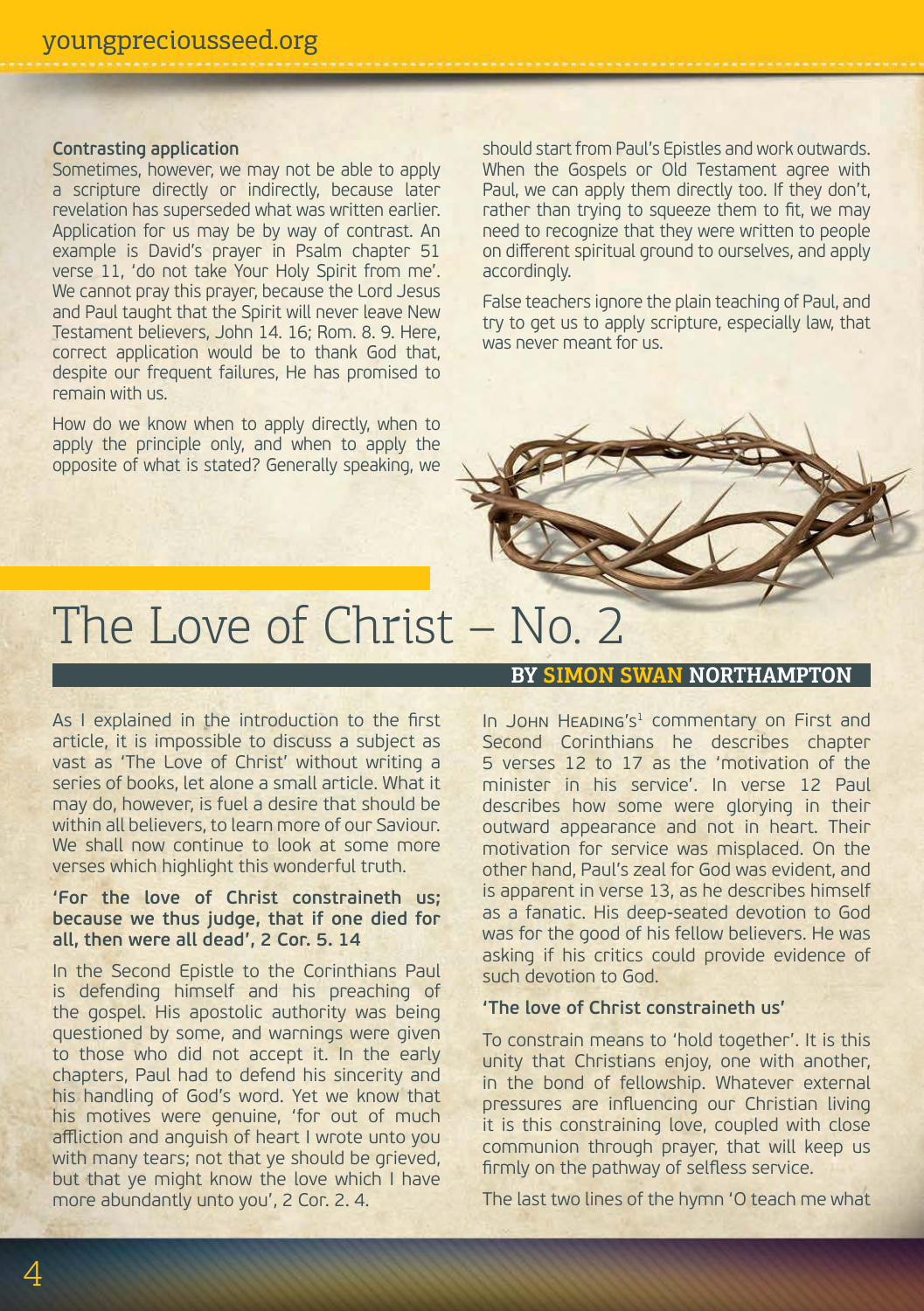it meaneth' come to mind. 'Because thou dost accept me, I love Thee and adore! Because Thy love constraineth, I'll praise Thee evermore!'

### **'And to know the love of Christ, which passeth knowledge, that ye might be filled with all the fulness of God', Eph. 3. 19**

In this chapter, Paul marvels at the mystery of Christ that was previously hidden. He is humbled by the responsibility placed upon him who was 'less than the least', Eph. 3. 8, to 'preach among the Gentiles the unsearchable riches of Christ', v. 8. As a result of this, he can now do nothing, apart from be in awe and 'bow [his] knees', v. 14. As if these wonders are not enough, the Holy Spirit chooses to reveal to Paul a further insight into the love of Christ.

Paul writes 'to know the love of Christ, which passeth knowledge'. When first reading this statement it sounds almost contradictory, if not paradoxical! How can we know the love of Christ if it passes knowledge? The word 'passeth' is *huperballō* (from *huper* [more/beyond] and *ballō* [cast]) which means 'to transcend, surpass'.

It goes without saying that, while on earth, we will never understand the complexities of God who expresses His love toward us. It does surpass our knowledge. We can live enjoying the knowledge we glean through our daily reading, but how much more precious to 'know' the love of Christ in our daily living. What this will do is augment our appreciation of Christ. The love of Christ is not unknowable, but surpasses knowledge. What is the result of this effort? 'That ye might be filled with all the fullness of God'.

#### **Summary**

Despite there being only three direct references to the saying the 'love of Christ' that relate to the believer, John's Gospel gives us some other references. These statements do not express the love of Christ for the believer but Christ's

love for the Father. The Lord Jesus said, 'the world may know that I love the Father', John 14. 31. This love is reciprocated: 'As the Father hath loved me, so have I loved you: continue ye in my love', 15. 9. The greatest example of the Father's love is seen in the remarkable act of the Son's sacrifice on the cross, 'But God, who is rich in mercy, for his great love wherewith he loved us', Eph. 2. 4.

I once asked someone how they would differentiate between the love of Christ and the love of God. The off-the-cuff response I received has stuck with me ever since. The love of Christ is the outworking and outpouring of the love of God. The former being a sacrificial love that you and I can never fully understand while on earth, the latter being a sovereign love of a God who has an interest in you and me.

We can rest in the knowledge that love is synonymous with Christ, 'We love him, because he first loved us', 1 John 4. 19.

<sup>1</sup> J Heaping, First and Second Corinthians, John Ritchie Ltd, pg. 315.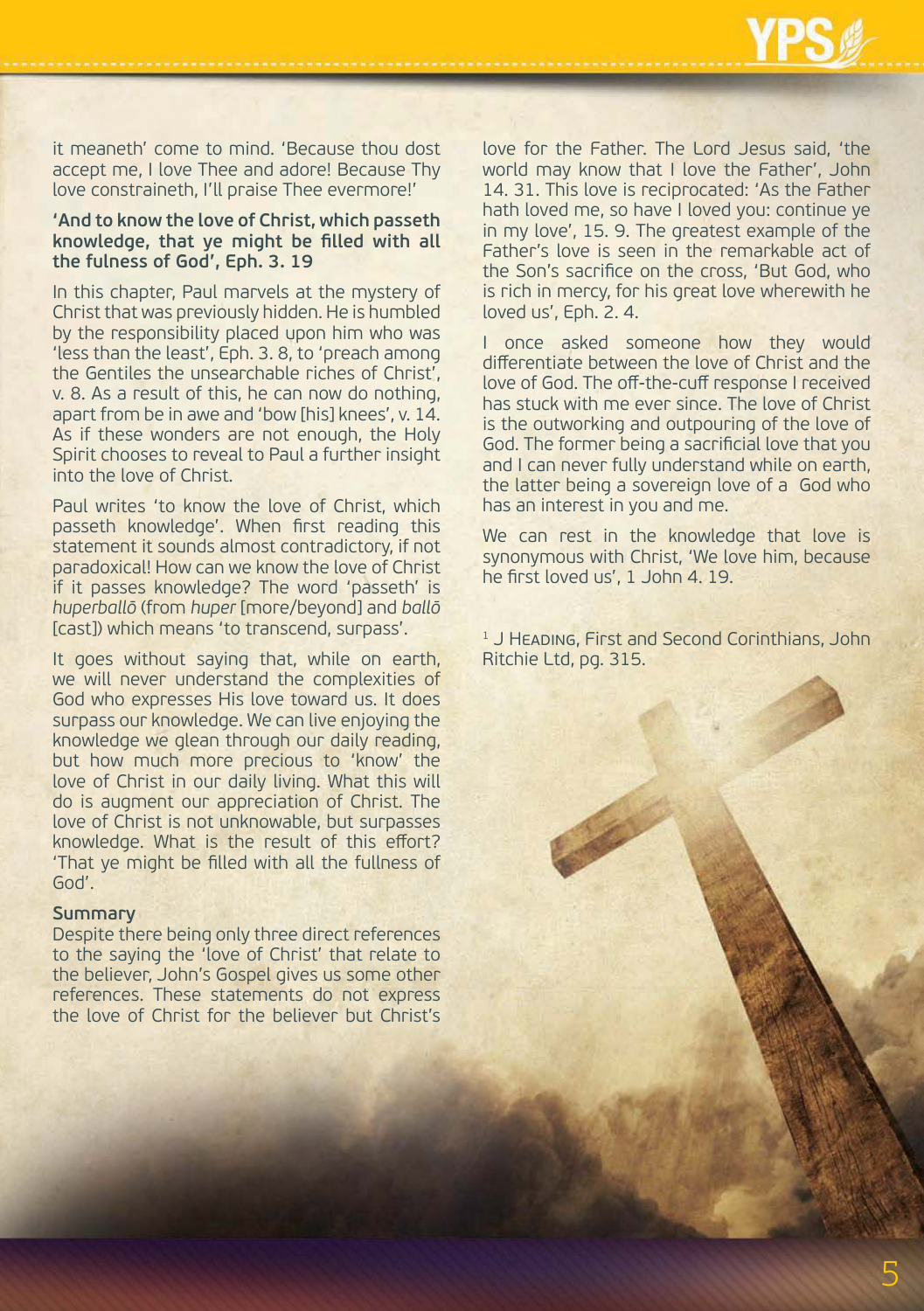## **ADVENTURES IN ACTS: BY JEREMY SINGER BRIDGE OF WEIR, SCOTLAND** Acts 28 - The Grandeur that was Rome

When I am reading a novel, I sometimes skip to the final chapter and scan it quickly to see how the story ends. Who will Hercule Poirot denounce as the murderer? Does Jane Eyre eventually marry Rochester? Can Alice escape from Wonderland? The last chapter generally brings things to a satisfactory conclusion, when loose threads are tied up and secrets are revealed.

However, the final chapter of Acts does not read like this. It seems more like a volume that expects a sequel – the narrative is left as a cliff-hanger. Paul ends up in Rome, preaching the gospel to all who visit his prison-house, Acts 28. 31. Swish! The curtain falls, but it is an unconventional closing scene. We must understand that the Holy Spirit hasn't finished yet – the story will continue. When Paul reached the end of his race, 2 Tim. 4. 7, he passed the preaching baton on to the next generation as he encouraged Timothy to 'preach the word', v. 2. Today, the responsibility is in our hands. The mission goes on, and we are Christ's witnesses, Acts 1. 8.

In this last chapter Paul encountered three kinds of people: barbarians at Malta, brothers at Italy, and Jews at Rome. Paul distinguishes between these groupings elsewhere, 1 Cor. 10. 32. For the rest of this article, we will consider how Paul behaved when he met these various members of the multi-cultural Roman Empire.

### Barbarians at Malta

Paul found the people of Malta to be generous, Acts 28. 2, and hospitable, v. 7, despite communication difficulties.<sup>1</sup> On this isolated island, people had never previously heard the gospel message. The Lord used miracles, vv. 6, 8, 9, to demonstrate the veracity of Paul's message. Modern missionaries in remote locations sometimes report similar phenomena.<sup>2</sup> The sovereign God can still be seen 'confirming the word with signs following', Mark 16. 20. We note that there were no miracles at Rome, where Paul's audience was familiar with the scriptures and the Messianic hope, Acts 28. 23.

## Brothers at Italy

Christianity reached Rome long before Paul did. There were Roman visitors to Jerusalem at Pentecost, 2. 10. Paul wrote to a church at Rome several years before his imprisonment, when he expressed his desire to see the believers, Rom. 1. 11.

As soon as they heard of Paul's imminent arrival, the believers hurried to meet him at Puteoli, Acts 28. 14, and Appii Forum, v. 15. These Christians encouraged Paul. Other New Testament believers were commended because they had consistently 'ministered to the saints', Heb. 6. 10. How often do we bring comfort to the Lord's beleaguered servants?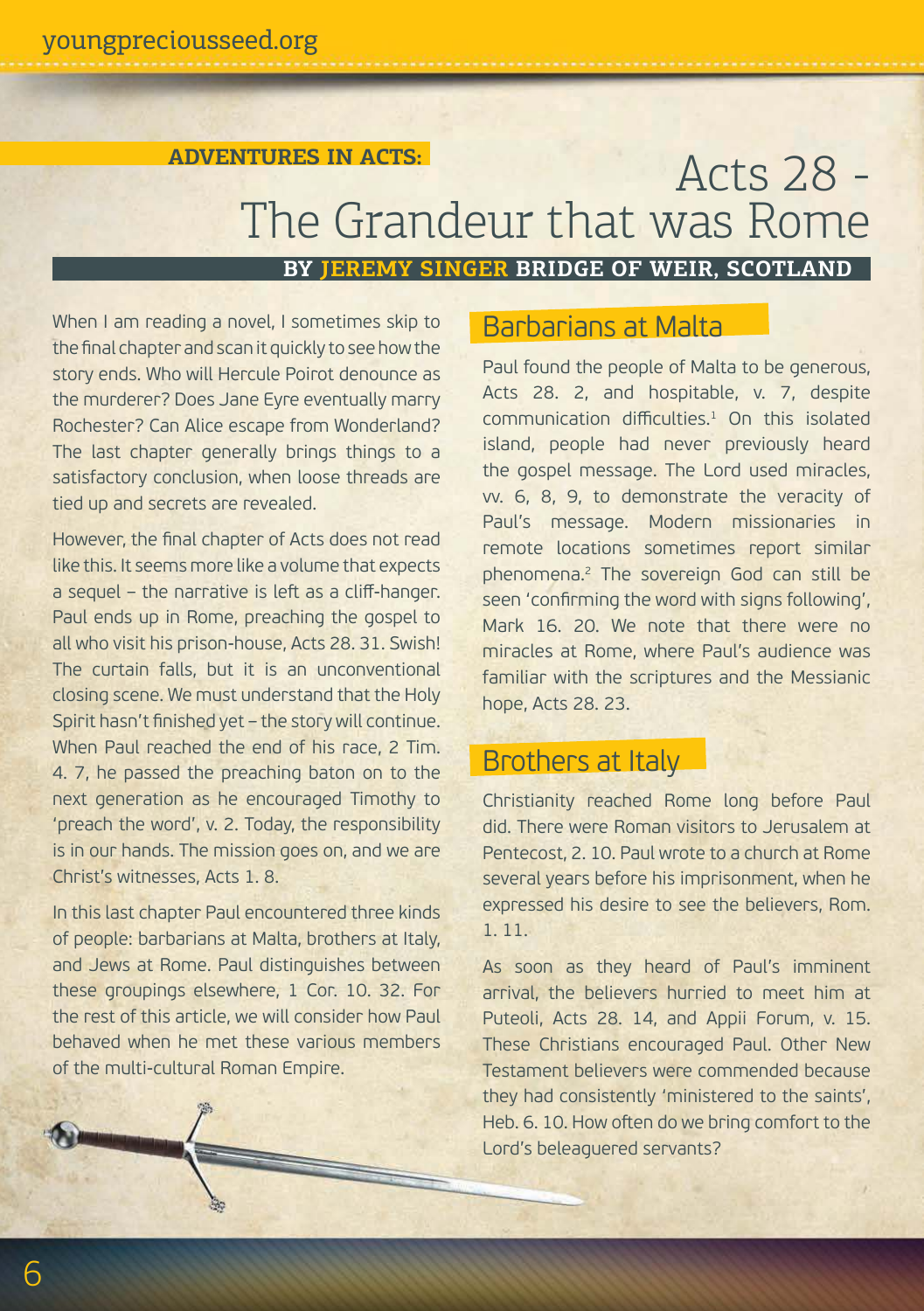**Fimoth** 

**CIUL** 

## Jews at Rome

A large Jewish community resided at Rome.<sup>3</sup> Paul quickly contacted these Jews and intrigued them with his mention of 'the hope of Israel', v. 20, a coded Messianic allusion. Paul convened a conference, v. 23, in his rental property, v. 30. He employed the same strategy as always, preaching with conviction, reason and biblical authority, v. 23. We would do well to follow this template in our evangelistic activities.

There were two opposing reactions to the message, similarly at Rome among devout Jews as at Athens among pagan Greeks, 17. 32- 34. Some appeared to accept Paul's teaching, whereas others refused it, v. 24. Paul sent them away with a direct challenge from Old Testament prophecy, v. 25.

So, the book closes as Paul continued to preach freely. Neither persecution nor apathy prevented the spread of the message. 'Paul – though in chains – and the gospel of God's kingly rule were irrepressibly surging ahead without let or hindrance'.<sup>4</sup> The adventures of Acts have not finished; we should still be adventuring today.

*'We bear the torch that flaming Fell from the hands of those Who gave their lives proclaiming That Jesus died and rose. Ours is the same commission The same glad message ours; Fired by the same ambition To Thee we yield our powers'.<sup>5</sup>*

<sup>1</sup> 'To the Greek, the barbarian was a man who said *bar-bar*, that is, a man who spoke an unintelligible foreign language and not the beautiful Greek tongue', William Barclay, *The Daily Study Bible – Acts*, St Andrew Press, 1976.

<sup>2</sup> For example, check out the life of an early 20th-century Indian missionary called Sadhu Sundar Singh.

<sup>3</sup> There is a summary of historical evidence at https://bible.org/article/origins-church-rome.

<sup>4</sup>David Gooding. *True to the Faith*. Hodder and Stoughton, 1990.

<sup>5</sup>Frank Houghton. *Facing a task unfinished*. 1931. See https://omf.org/blog/2015/12/08/ facing-a-task-unfinished-by-frank-houghtonthe-story-behind-the-song for details.